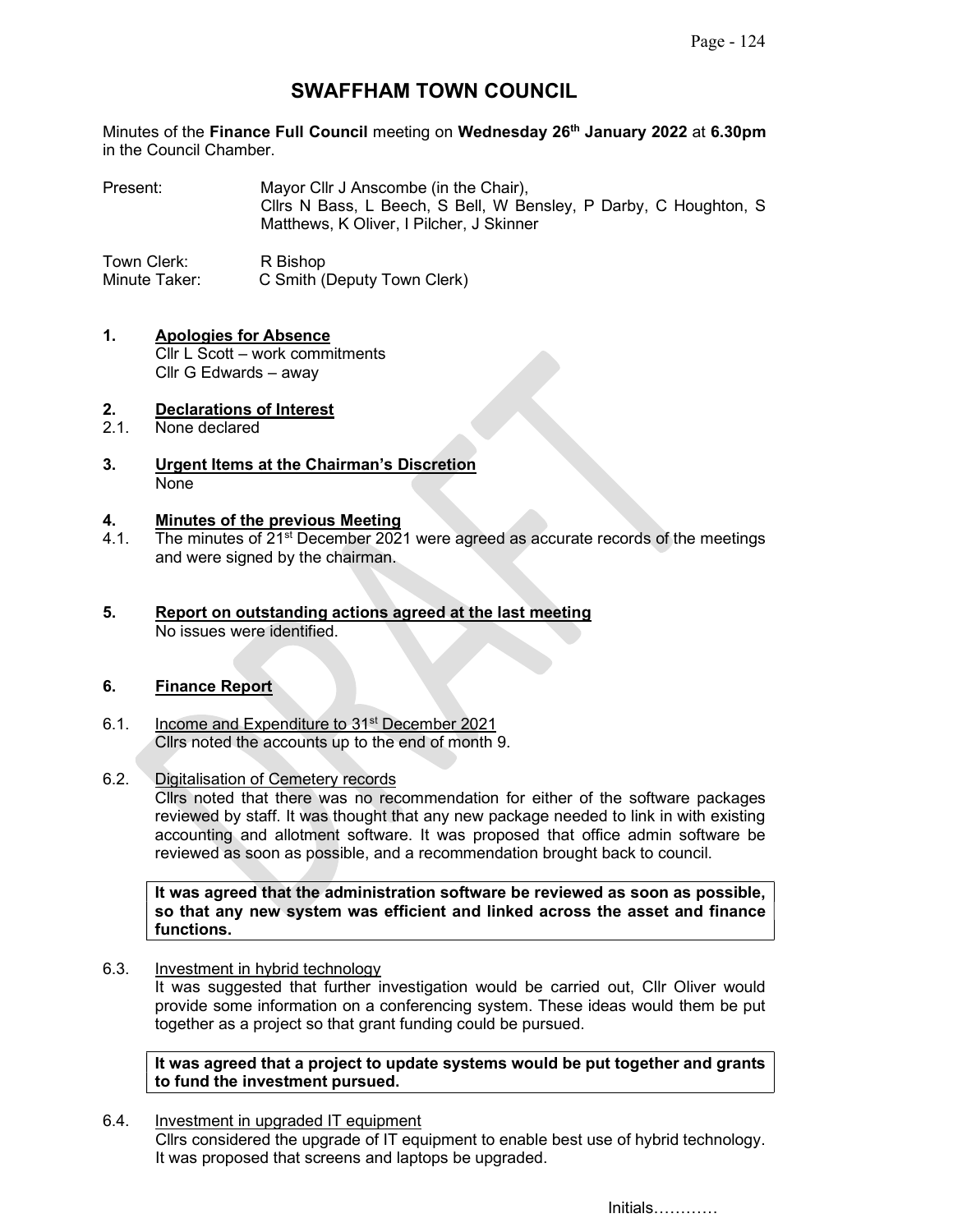It was agreed that screens and laptops be upgraded in the current year.

# 6.5. Bus stop in Lynn Rd

Cllrs considered costs to improve the bus stop in Lynn rd.

#### It was agreed to accept a quote of £2828 to improve the bus stop.

6.6. Information and costs relating to the vandalism at the toilets.

Councillors noted the initial feedback from the Police recommending CCTV that is independent of the town centre system. The crime prevention officer did not recommend any special new ceiling as he felt CCTV and stronger maglocks would solve the problem. It was proposed that this issue be dealt with by the Assets and Open Spaces Committee when the full report from the Police was available.

Cllrs considered the quote to replace the ceiling like for like and agreed to pursue this with the insurance company. Other costs to secure the area with a stronger maglock and CCTV would be investigated and dealt with by the Assets and Open Spaces committee.

It was agreed that the ceiling would be replaced on a like for like basis with costs recovered from the insurance. Extra security measures and costs would be investigated by the Assets and Open Spaces Committee.

# 7. Review of General Policies –

Cllrs agreed to accept the following policies

Policy (C) 023Community Engagement Strategy

Policy (F) 010 Financial Regulations

Policy (M) 001 Mayor and Deputy Mayor Protocol and Guidance

Policy (G) 003 Grants, Match Funding, Sponsorship and Donations

Policy (I) 001 Internal Audit Terms of Reference & Effectiveness of Internal Controls

Policy (M) 003 Members Allowances

Policy (I) 002 Investment Strategy

Policy (P) Procurement Policy & Procedure

Policy (F) 012 Freedom of Information (FOI) Model Publication Scheme

Policy (F) 001-009 Financial Risk Assessments - It was agreed that the Financial risk assessment needed amending, Cllr Anscombe and the clerk would work on this to be presented at a future meeting.

Policy (C) 005 Code of Conduct - It was agreed to adopt the model local government association recommended code of conduct.

# 8. Draft Budget and Budget report for 2022-23 including setting the precept

Councillors discussed each of the budget headings and 34 recommendations, all recommendations were accepted with the following variation, notes and agreements.

R6 The budget figures for the barn were discussed and it was accepted that these would not impact on the precept it was proposed that the budgeted figures remain in the budget for next year as an indication.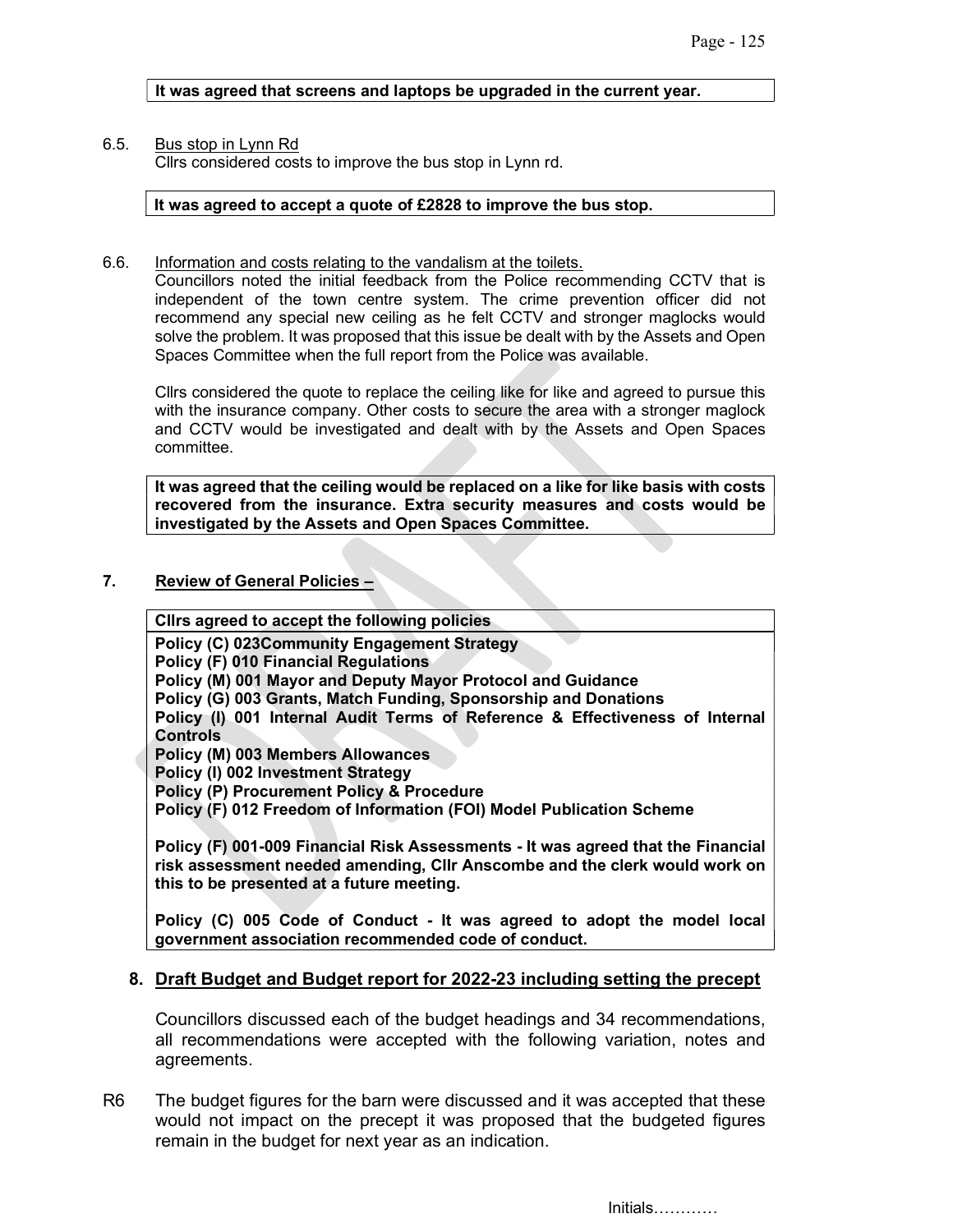# It was agreed that the figures for the barn remain in the budget.

R12 It was noted that the lease for the shop would expire in May. It was proposed to offer the current incumbent a lease on a rolling yearly basis from May 2022. The rent would be increased RPI

It was agreed to offer a rolling yearly lease from May 2022, with a yearly rent review increase based on RPI

Cllr Pilcher left the meeting.

R14 Cllrs discussed the Xmas lights element of the budget, it was noted that there would be further expenditure to appear in this year's budget as lights were replaced and the cost of putting them up and down was accounted for.

 It was noted that the cost of running streetlights was considerable and it was suggested that this be reviewed.

 The Town Centre Wi-Fi was discussed, and it was noted that some people were unaware that it was available.

The Town Clerk agreed to highlight the Wi-Fi in the next newsletter article

R15 It was agreed to increase casual market fees to £16 for a pitch with £1 per foot thereafter. Licensed trader fees would increase by 2.5%, gazebo rent would be increase to £8

R16 It was agreed to set the Market Promotion budget at £1k

R26 It was agreed to increase allotment rents by 2.5%

R29 It was agreed to increase cemetery fees by 2.5% it was agreed not to include painting the chapel in the budget

R24 It was agreed to adjust maintenance costs to £10k and CCTV to £4330, expenditure in cost centre 103 would then total £40327

R18 Cllrs discussed the ongoing costs and essential maintenance needed for the Barn and how these related to capital and revenue expenditure. It was proposed that until sufficient capital finance was available and the project advanced, expenditure would be on essential maintenance only. £25k would be budgeted to get this essential work done in the next 2 quarters.

It was agreed that £25k be budgeted for essential maintenance in the next two quarters.